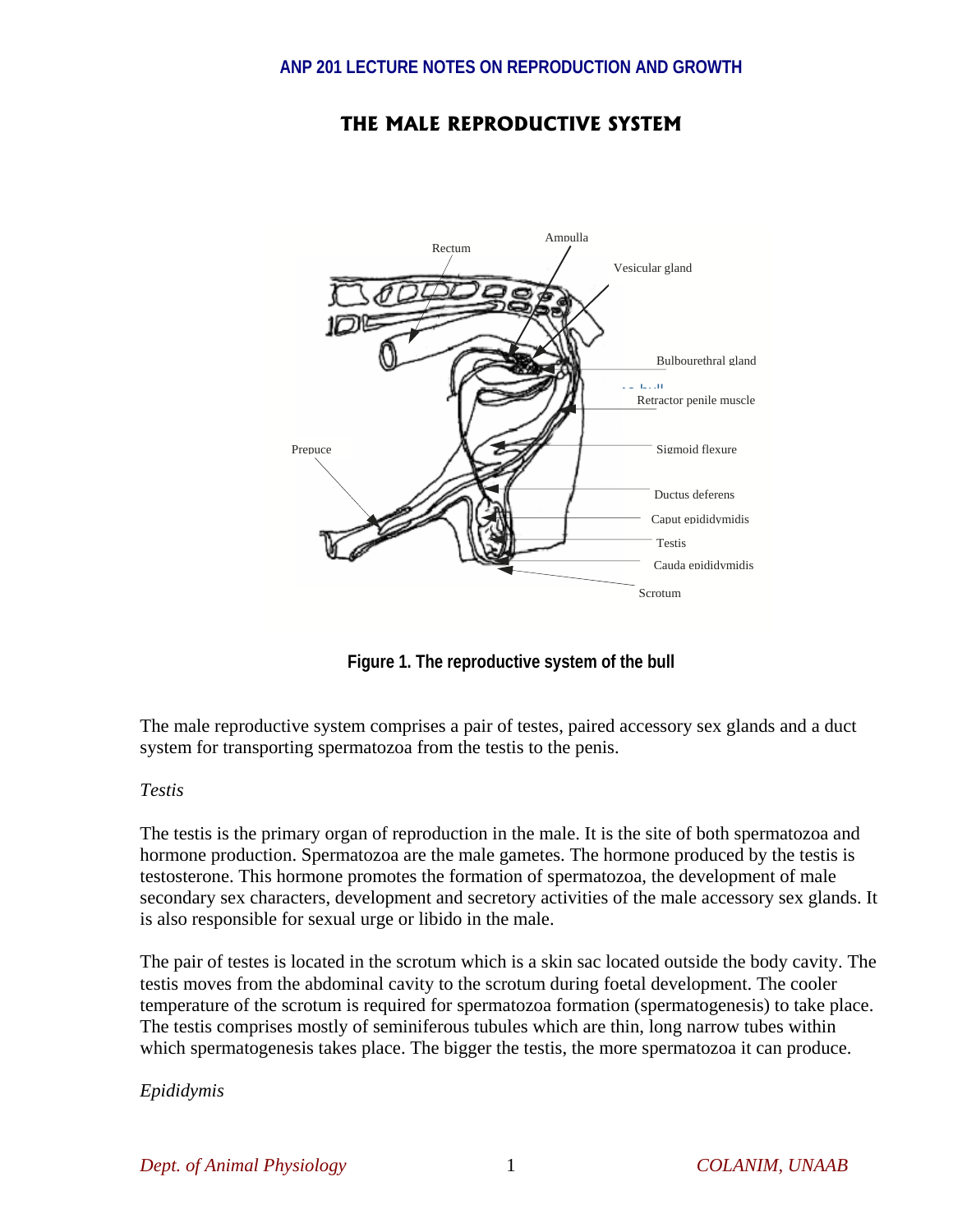The epididymis is a compact fibrous tissue closely attached to the testis. It consists of a single highly convoluted tube for the passage of spermatozoa from the testis. Maturation of the spermatozoa takes place in the testis. Spermatozoa are stored in the tail of the epididymis from where the portion to be ejaculated is obtained.

#### *Ductus deferens*

The ductus deferens is the long, narrow connecting tube between the epididymis and the pelvic urethra. Animals can be sterilized by cutting a portion of each of the two ductus deferens to prevent the passage of spermatozoa during ejaculation. This process is called vasectomy.

## **Accessory glands**

The male accessory sex glands consist of the ampullae, vesicular glands, Bulbourethral or Cowper's gland and the Prostate. They have similar structure, being tubular branched lobular organs. Secretions of the accessory glands during ejaculation form the bulk of seminal plasma in which spermatozoa are suspended.

#### *Ampulla*

The ampulla is the enlarged urethral end of the ductus deferens. It is well developed in the stallion, bull and ram but absent in the boar. There are two per animal.

#### *Vesicular gland*

There are two vesicular glands, one located on either side of the neck of the urinary bladder. They are very large in the bull and the boar and produce a large proportion of the seminal plasma.

#### *Bulbourethral or Cowper's gland*

These are paired bodies lying dorsal to the urethra. They are comparatively small in the bull, ram and stallion, while completely absent in the dog. They are large in the boar and secrete the gel fraction of boar semen.

#### *Prostate gland*

The prostate glands are located caudally to the vesicular glands near the point where the bladder joins the urethra. The body of the prostate is small in the bull and large in the boar. It is not visible in the ram. The prostate is the principal accessory gland in the dog.

#### **Penis**

The penis is the male copulatory organ. It is the continuation of the urethra and provides a common duct for semen and urine. The end of the penis is called the *glans penis*. It comes in different shapes among mammals.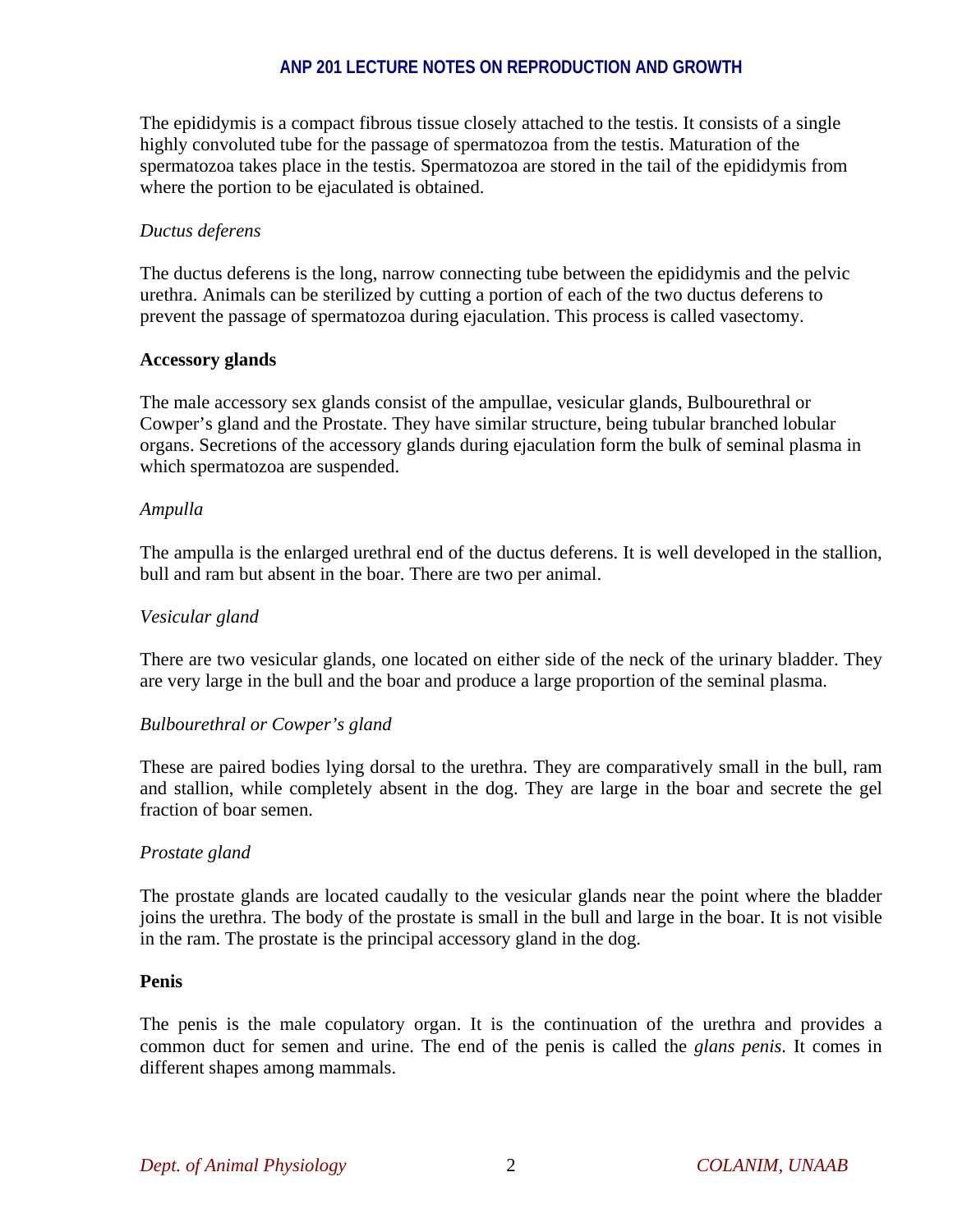

# **THE FEMALE REPRODUCTIVE SYSTEM**

**Figure 2. The female reproductive system** 

The female reproductive system consists of a pair of ovaries, the oviduct, uterus, cervix, vagina and the external genitalia.

*Ovary* 

The ovary is the primary organ of reproduction in the female. It has a dual function, namely egg production and hormone production. The hormones produced are oestrogen and progesterone.

The shape of the ovary varies with species and stage of the oestrous cycle. In cattle and sheep it is almond shaped. In swine the ovary resembles a cluster of grapes. Unlike the testis, the ovary remains in the abdominal cavity near the kidney.

In most mammals the ovary consists of a medulla and a cortex, surrounded by germinal epithelium. The ovarian cortex is the site of both egg formation and hormone production, and contains the ovarian follicles. The ovarian medulla consists of fibroelastic connective tissue and extensive blood and nerve supply system which enter the ovary at the *hilus.* 

# *Oviduct*

This is the connecting tube between the ovary and the uterus. The oviduct can be subdivided into 3 parts, namely, the *infundibulum*, the *ampulla* and the *isthmus*.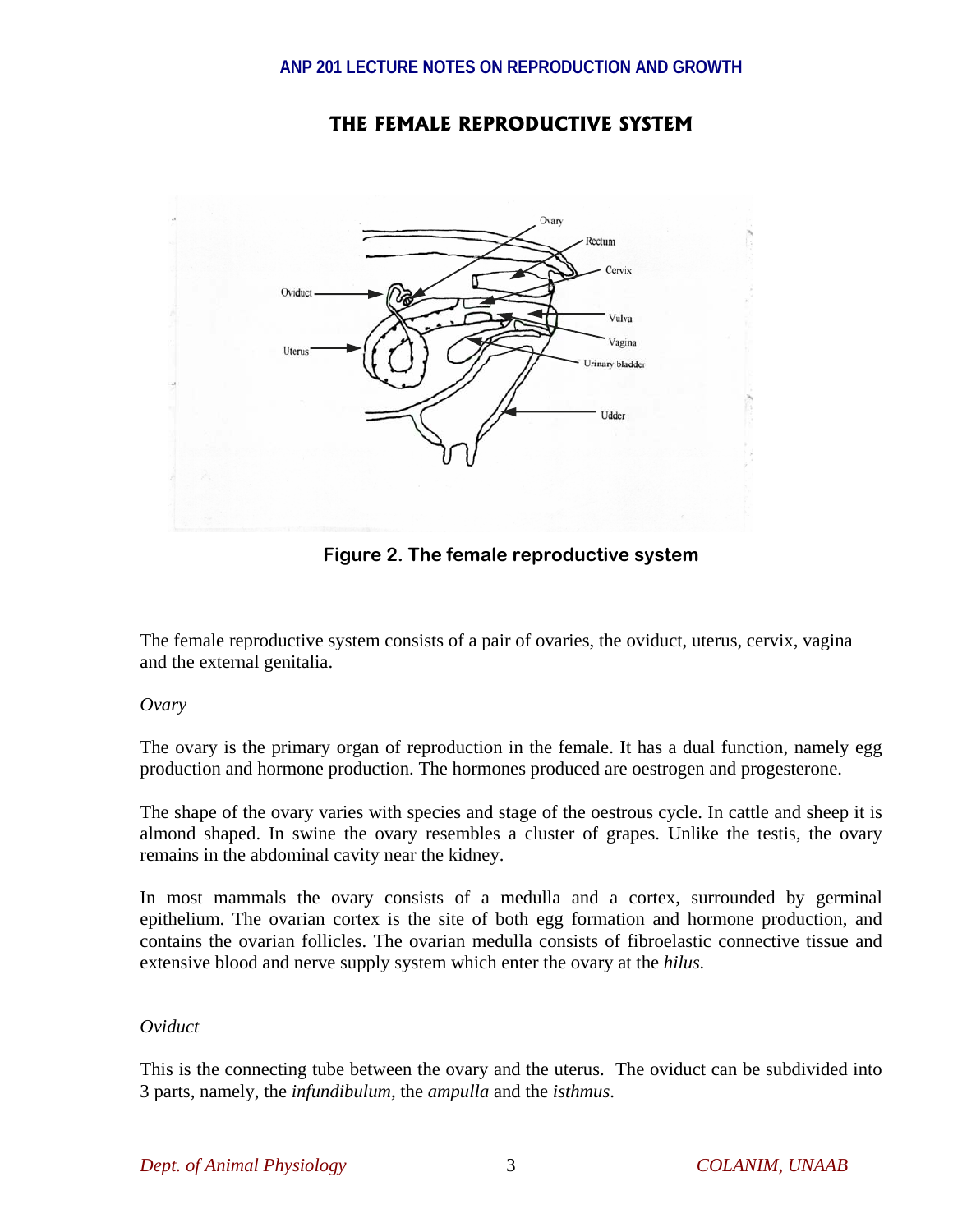

**Figure 3. Parts of the oviduct** 

The ampulla forms about half the length of the oviduct and merges with the isthmus at the *ampullary-isthmic junction*. Fertilization and early cleavage of the zygote take place at the ampullary-isthmic junction.

The isthmus is connected to the uterus at the *utero-tubal junction* which partly controls the movements of spermatozoa from the oviduct into the uterus.

The epithelial lining of the lumen is simple columnar and ciliated. The oviduct and its secretions provide suitable environment for fertilization, early embryonic development and sperm capacitation. The embryo spends about three days in the oviduct before being transported to the uterus.

# *Uterus*

The uterus consists of two uterine horns, a body, and a cervix.

• Rodents have *duplex uterus*, with two cervices, no uterine body, and with the horns completely separated.

**S**wine have *bicornuate uterus*, with the horns folded or convoluted, about 1 to 1.5 m in length (an adaptation for litter bearing). The uterus has a short body.

• Cattle, sheep and horses have *bipartite uterus*. The uterine body is very prominent and the horns are separated by a septum.

**Primates have** *simplex uterus*, with one cervix and very prominent body. Horns are absent.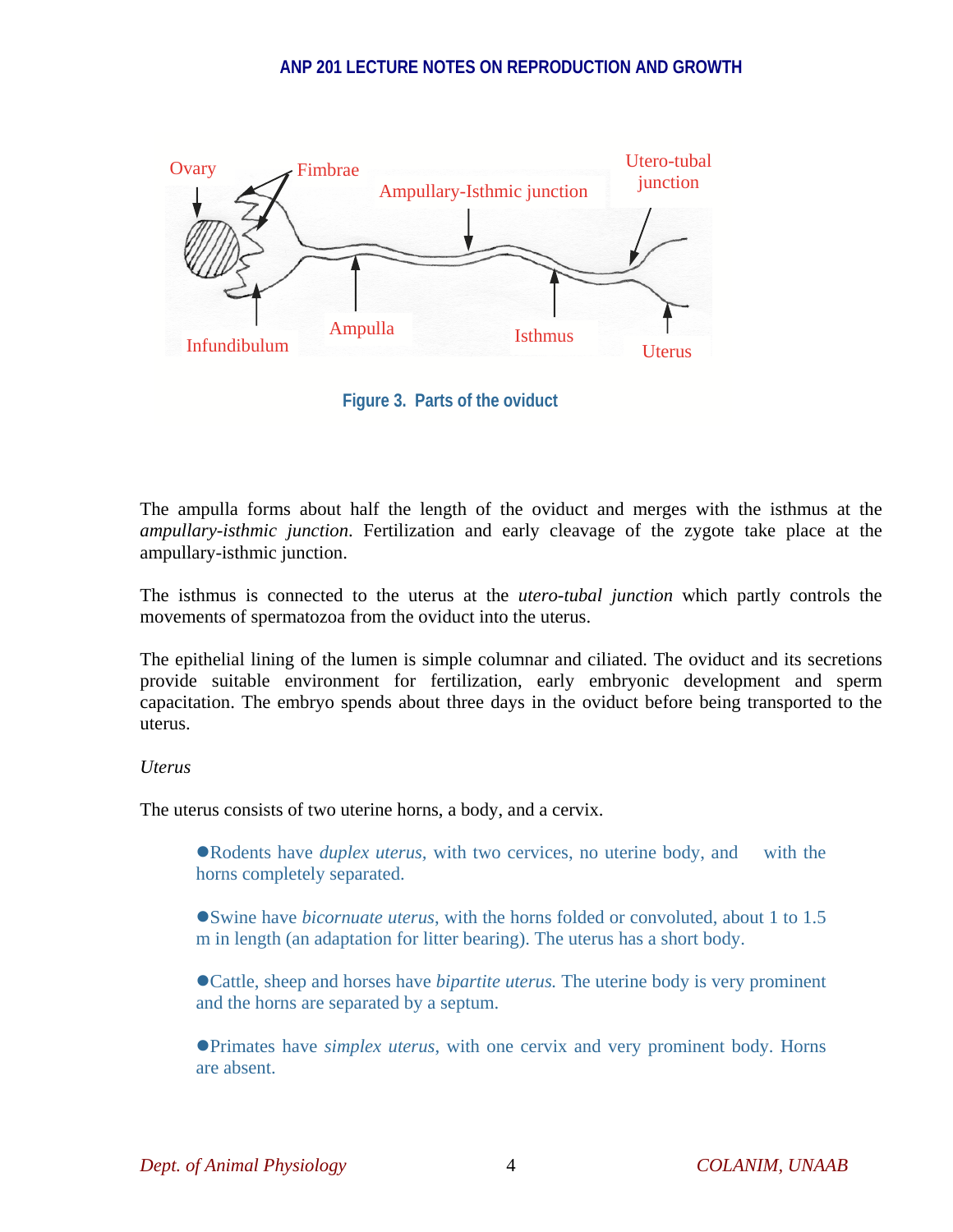The uterine wall consists of:

- a. Serous membrane.
- b. Myometrium, having
	- internal circular muscle
	- external longitudinal muscle
	- vascular layer.
- c. Endometrium, having
	- epithelial lining of the lumen
	- glandular layer
	- connective tissue.

Functions of the uterus include:

- 1. Sperm capacitation
- 2. Nutrition of the zygote by the uterine fluid before implantation
- 3. Sperm transport (contractions of the myometrium)
- 4. Gestation
- 5. Parturition (foetal expulsion)
- 6. Secretion of prostaglandin which causes luteolysis.

The uterus undergoes tremendous changes in size, structure and position during pregnancy. After parturition, uterine involution occurs and the uterus returns to its normal size.

#### *Cervix*

The cervix is a sphincter-like structure lying between the uterus and the vagina. It is characterized by a thick wall and constricted lumen. It closes the uterus to intruders thereby preventing infection. It however relaxes during oestrus, permitting sperm to enter the uterus.

#### *Vagina*

The vagina is the female copulatory organ and passageway for foetal and placental delivery. It extends from the urethral opening to the cervix.

# *External genitalia*

The external genitalia comprise of the *vestibule, labia majora, labia minora, clitoris* and *vestibular glands*. The junction of the vestibule and vagina is marked by the external urethral orifice and *hymen. The hymen* is torn and disappears or becomes vestigial by the time reproductive age is attained.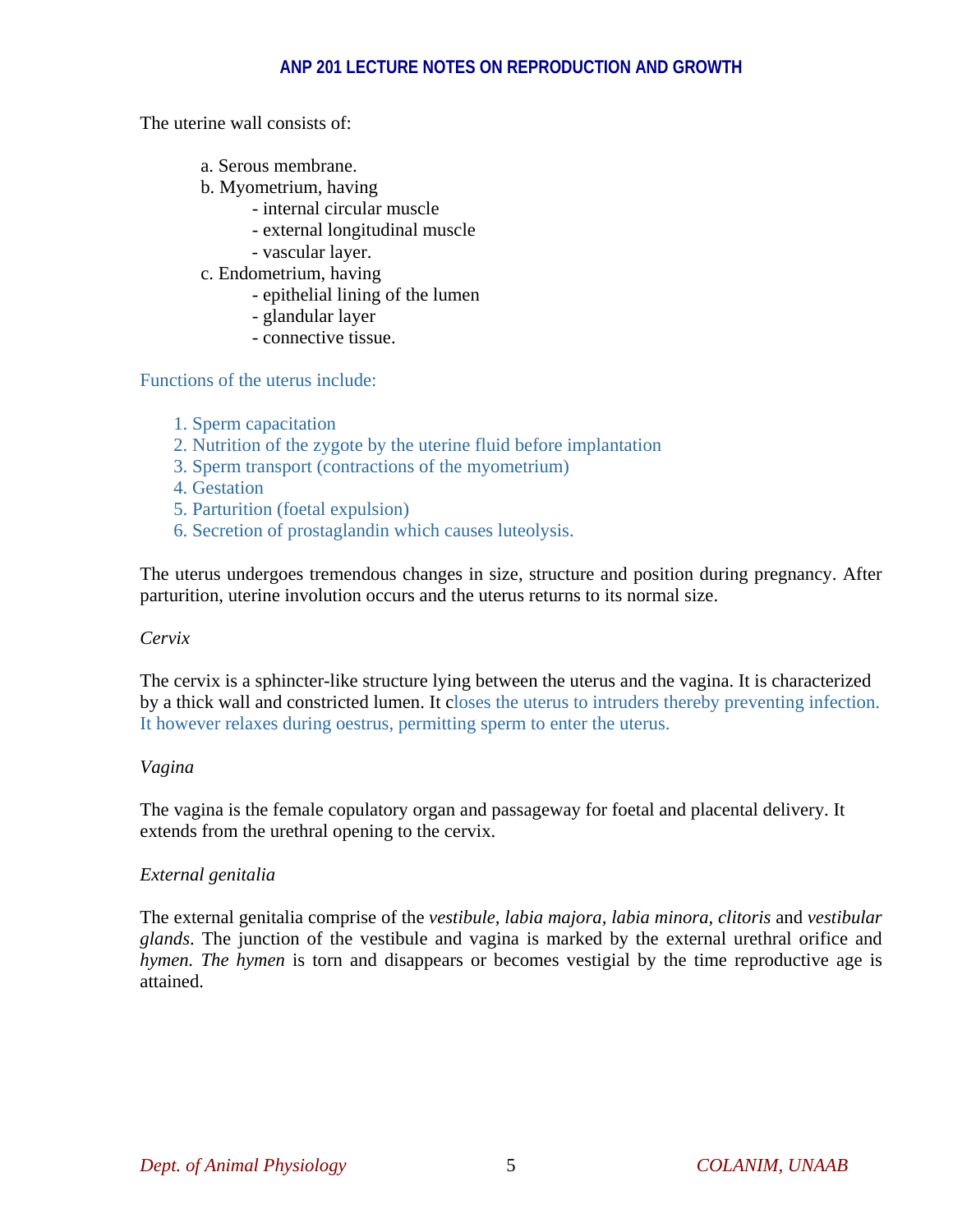# **PHYSIOLOGY OF GROWTH**

# **I. Growth and Development**

- 1. *Growth*
	- A. An increase in body weight until mature size is reached
	- B. Increase in cell size and cell numbers with protein deposition
	- C. Usually an increase in structural tissues and organs
	- D. Structural Tissues
- a. Bone
	- b. Muscle
	- c. Other Connective Tissues (Fat, tendons, etc.)
	- 2. *Development*
		- A. Directive coordination of all diverse processes until maturity is reached
			- a. Growth
			- b. Cellular Differentiation
			- c. Changes in body shape and form

#### **II. Prenatal Growth and Development**

- 1. Tissues arise from three embryonic cell layers
	- A. Endoderm --Digestive tract, Lungs, and Bladder
	- B. Mesoderm --Skeleton, Skeletal muscle, and Connective tissues
	- C. Ectoderm --Skin, Hair, Brain, Spinal Cord
- 2. The nucleus directs the growth and development process by gene expression
	- A. Transcription a. DNA to mRNA
	- B. Translation a. mRNA to Protein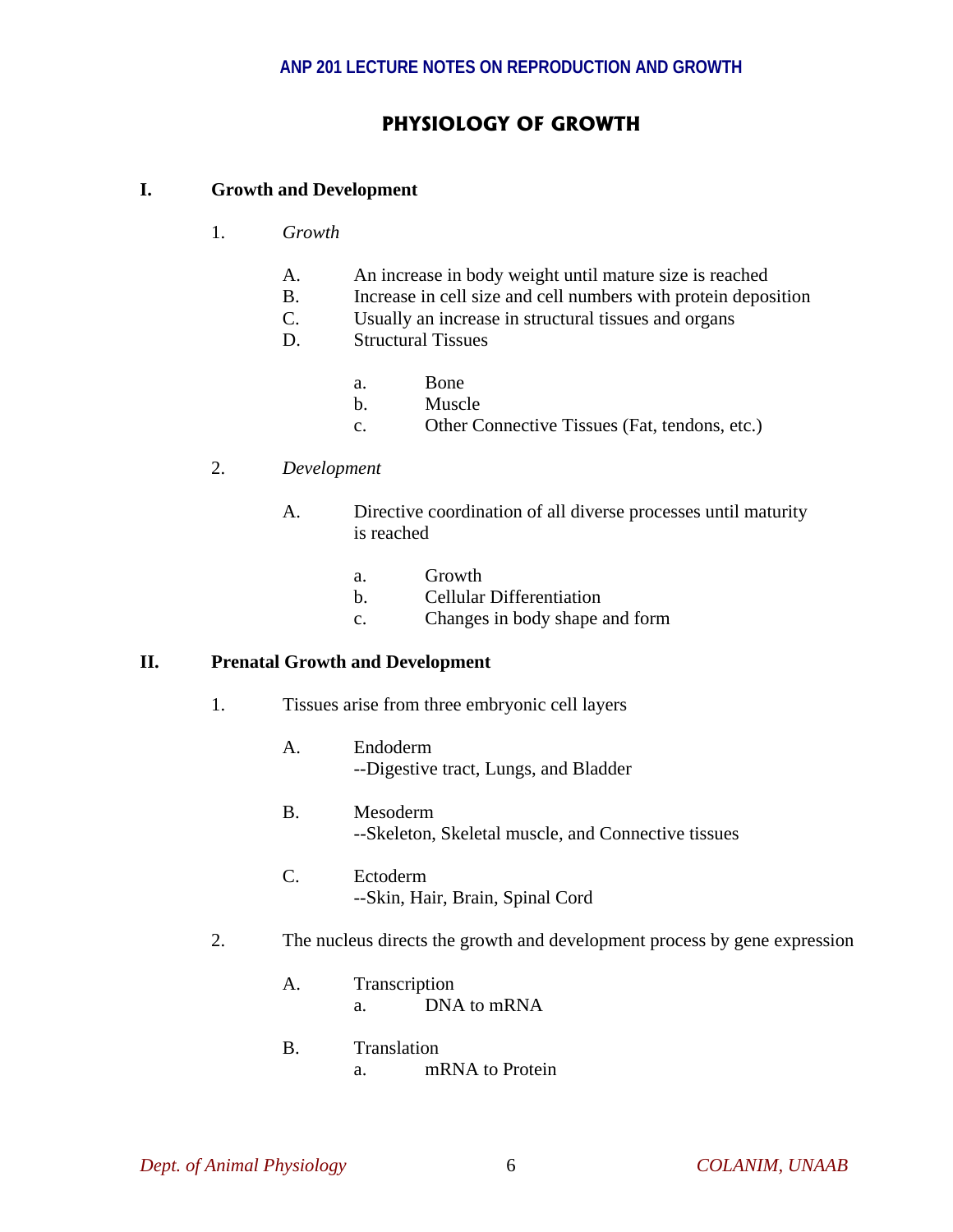- 3. Order of tissue growth follows a sequential trend determined by physiological importance
	- A. Central Nervous System
	- B. Bones
	- C. Tendons
	- D. Muscles
	- E. Inter-muscular Fat
	- F. Subcutaneous Fat

#### **III. Muscle Growth and Development**

- 1. *Embryonic Skeletal Muscle Development*
	- A. Develop from embryonic masses of mesoderm called somites
		- a. Myotome
			- --Portion of somite that differentiates into muscle cells
		- b. Located dorsally along axial skeleton
		- c. Spread between skin and body cavity on left and right sides
		- d. Doesn't include muscles of head and limbs

## B. Head muscles

a. Develop from mesoderm of that region

# C. Limbs

a. Develop from mesoderm that migrates to limb buds

# D. Myoblasts

- a. Precursors to muscle cells
- b. Fibroblast-like
- c. Fuse to form multi-nucleated muscle fibers
- d. Myoblast fusion is how cells grow in length
- E. Fibroblast Growth Factor (FGF)
	- a. Controls Myoblasts
	- b. Stimulate proliferation and inhibit fusion
	- c. Removal stimulates fusion and differentiation
- 2. *Prenatal Muscle Growth* 
	- A. Hyperplasia
		- a. Increase in number of fibers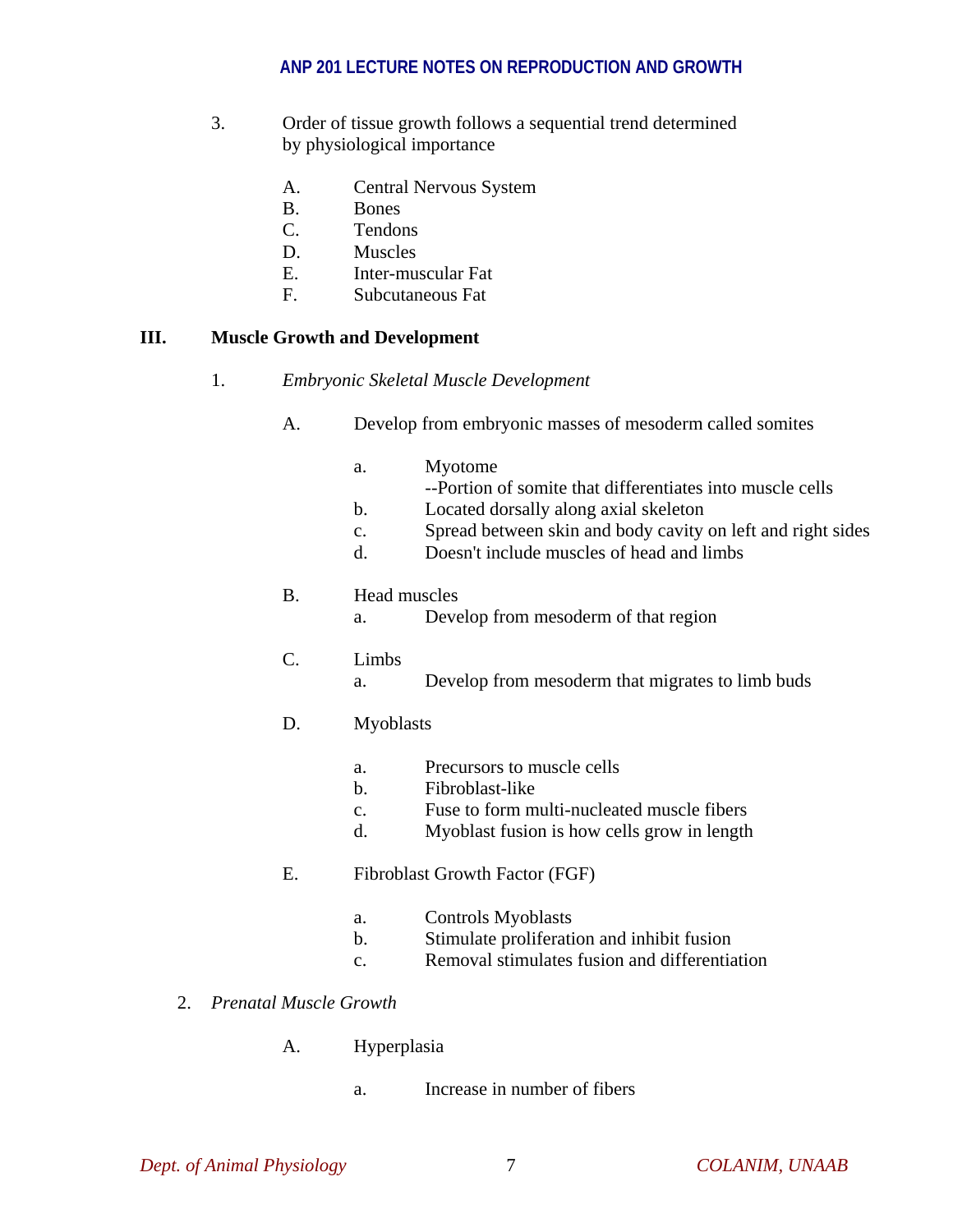- b. First 2 trimesters
- B. Hypertrophy
	- a. Increase in size of fibers
	- b. Last trimester

# 3. *Postnatal Muscle Growth and Development*

- A. Total number of fibers (Muscle cells) are obtained prenatally
- B. Increases in length
	- a. Myoblasts added to ends of multinucleated fibers
- C. Increase in size of fibers
	- a. Increase in size and number of myofibrils
	- b. Due to Protein synthesis (Gene Expression)
- D. Muscle Repair
	- a. Dormant myoblasts called satellite cells
	- b. Stimulated by FGF

# IV. **Connective Tissue Growth and Development**

- 1. *Fibroblasts*
	- A. Precursor to Connective tissue cells
		- a. Osteocytes (-blasts)
		- b. Adipocytes
		- c. Smooth Muscle cells
		- e. Chondrocytes
	- B. Secrete components of connective tissue
		- a. Fibers
			- i. Collagen Fibers
			- ii. Elastic Fibers
			- iii. Reticular Fibers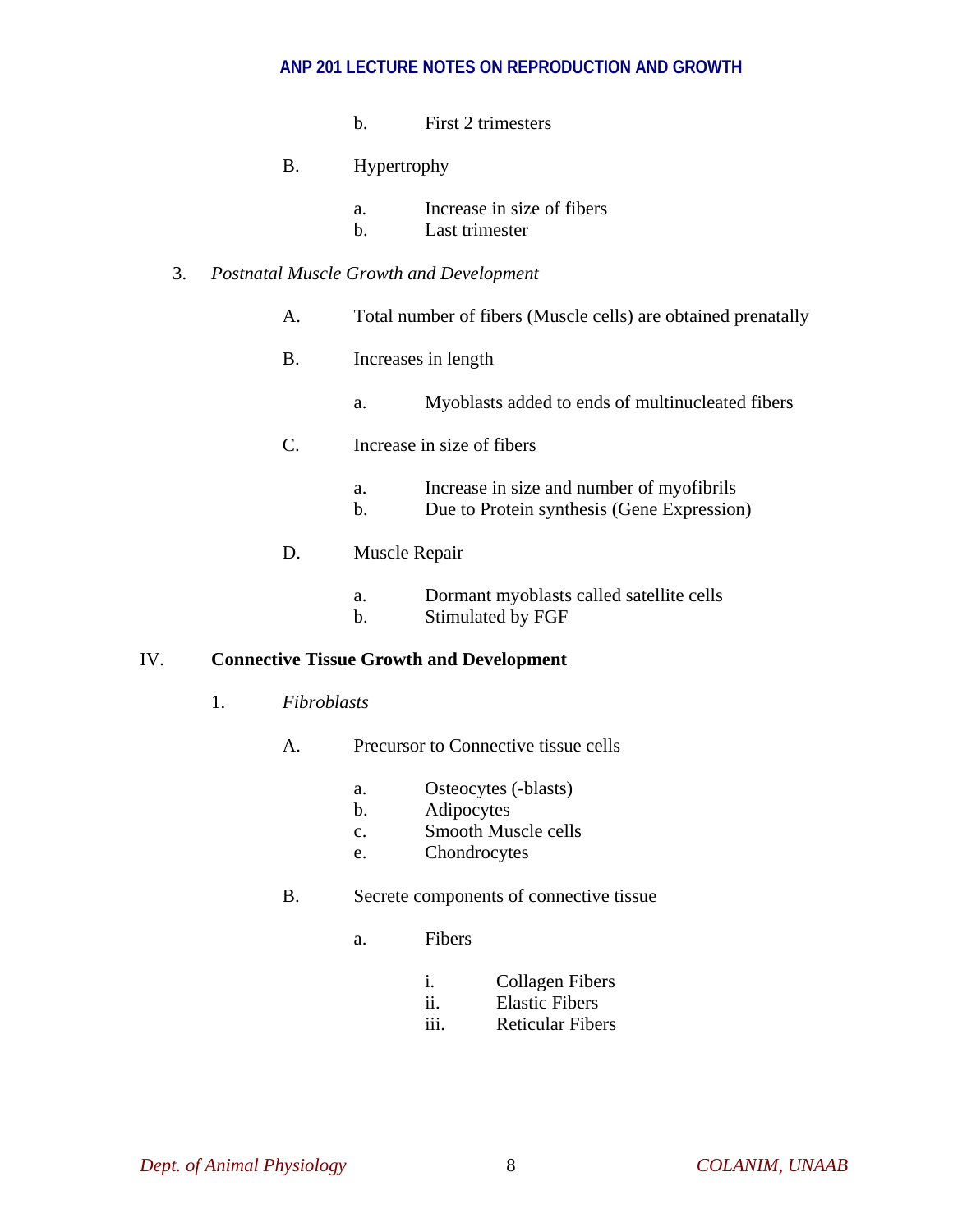- b. Ground Substance
	- i. Fluid to Gel to Solid
- C. Stimulated by a number of growth factors
- 2. Adipocytes (Fat Cells)
	- A. Store Fat
		- a. Energy Reserve

## B. Differentiation

- a. Lipogenic Enzyme Production (Gene Expression)
- b. Accumulation of fat droplets
- c. Coalescence of fat droplets into one large droplet

# C. Hormonal Control

- a. Growth hormone --Stimulates Differentiation
- b. Insulin-like Growth Factor (IGF) --Stimulates Proliferation
- c. Insulin --Stimulates lipogenesis
- d. Glucagon --Stimulate lipolysis
- 3. *Postnatal Fat Deposition* 
	- A. Four major deposits of fat
		- a. Subcutaneous fat
			- i. Under the skin ii. Backfat
		- b. Intermuscular fat
			- i. Between muscles ii. Seam fat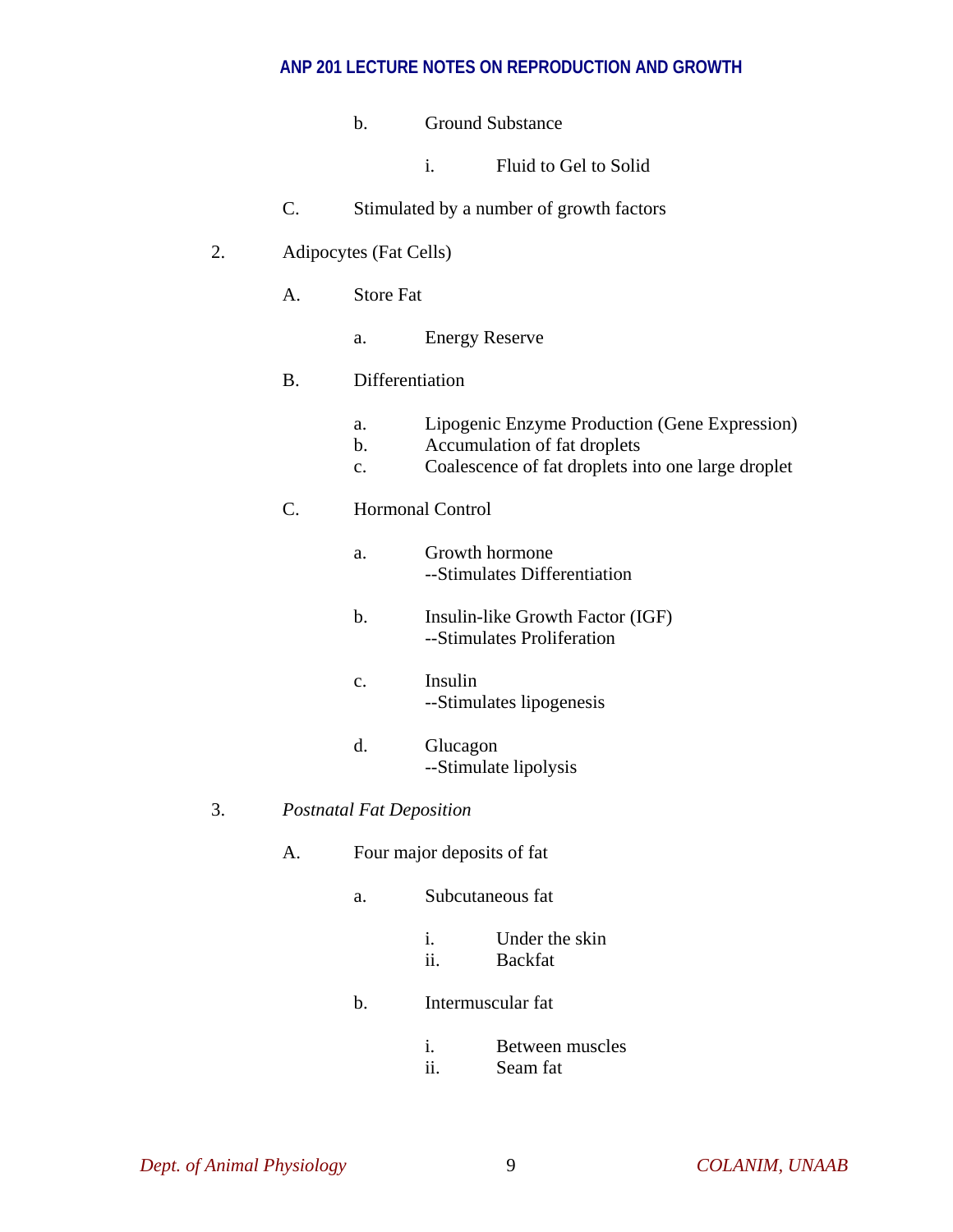- c. Intramuscular fat
	- i. Within muscles
	- ii. Marbling
- d. Abdominal Fat
	- i. Mostly around kidneys and in pelvis

## B. Order of fat deposition

- a. Abdominal
- b. Intermuscular
- c. Subcutaneous
- d. Intramuscular

## 4. *Growth and Development of Bone*

A. Early Development of bone

--Embryonic connective tissue is transformed by two methods

a. Intramembranous Ossification

|                      | Skull bones                     |
|----------------------|---------------------------------|
| $\ddot{\phantom{0}}$ | Formation of bone from mesoderm |

# b. Endochondral Ossification

- i. Most bones in body
- ii. Formation of bone from hyaline cartilage

# B. Increase in Bone Length

- a. Cartilage Cells
	- i. Undergo mitosis
	- ii. Increase size of epiphyseal plate

# b. Epiphyseal Plate

- i. Diaphysis side undergoes calcification
- ii. Increase length of bone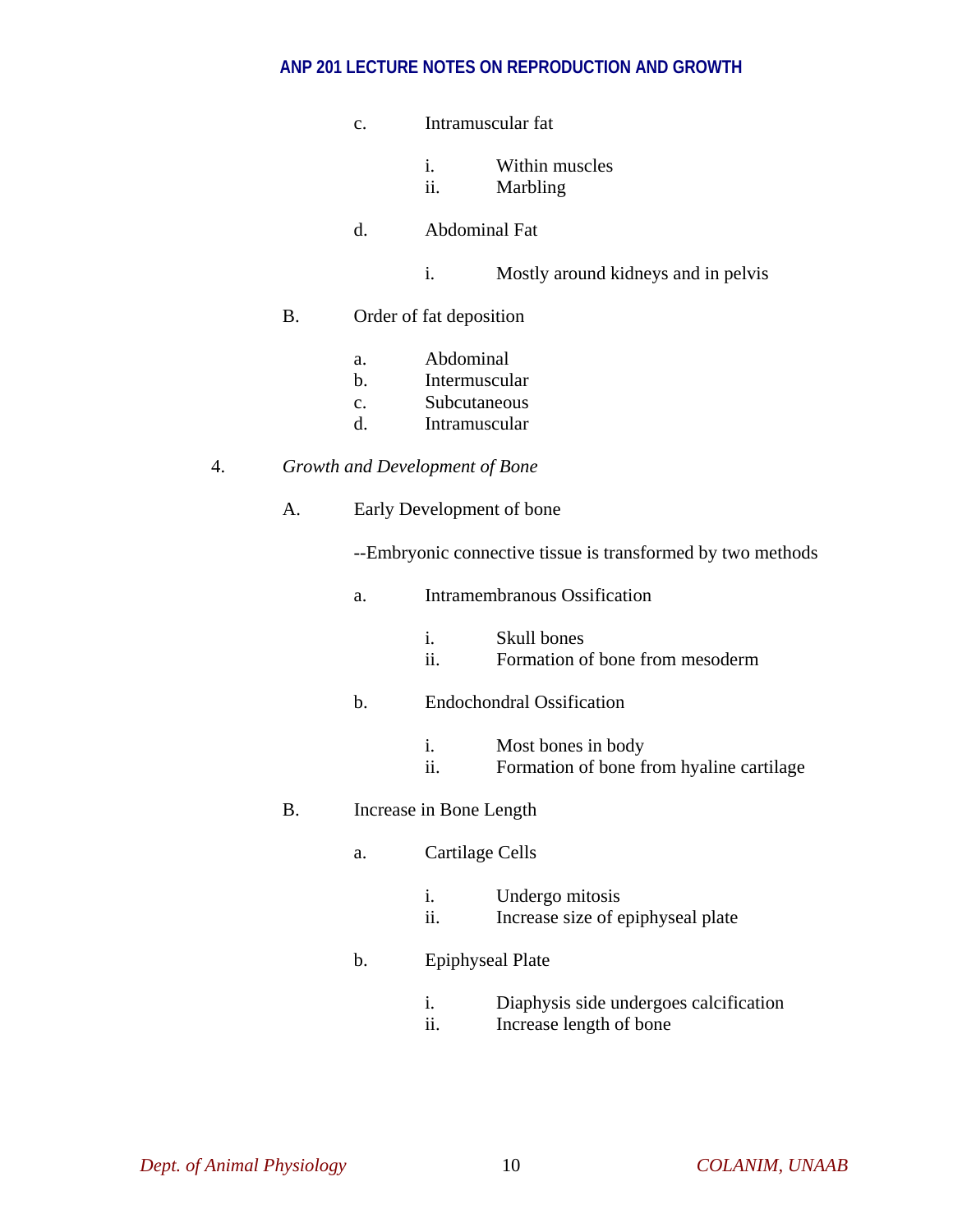| C. |                | Hormones that effect bone growth.                                                                                   |
|----|----------------|---------------------------------------------------------------------------------------------------------------------|
|    | a.             | Parathyroid hormone<br>--Bone reabsorption                                                                          |
|    | b.             | Calcitonin<br>--Bone formation                                                                                      |
|    | $\mathbf{c}$ . | Growth Hormone<br>--Bone Growth                                                                                     |
|    | d.             | Sex Steroids<br>--Cause union of the epiphysis with<br>the diaphysis of long bones,<br>ceasing growth of long bones |
|    | e.             | <b>Growth Factors</b>                                                                                               |

#### **V. Growth Curves**

- 1. Bone, muscle, and fat are the tissues of primary concern in the livestock industry
- 2. Curves are sigmoidal in shape
- 3. *Order of tissue maturity*
	- A. Bone
	- B. Muscle
	- C. Fat
- 4. *Factors effecting growth*
	- A. Maturation rate
		- a. Late maturing grow more
	- B. Sex
		- a. Intact males heavier and leaner at a given age than castrates and females --Mature later
		- b. Castrates tend to be heavier and leaner than females